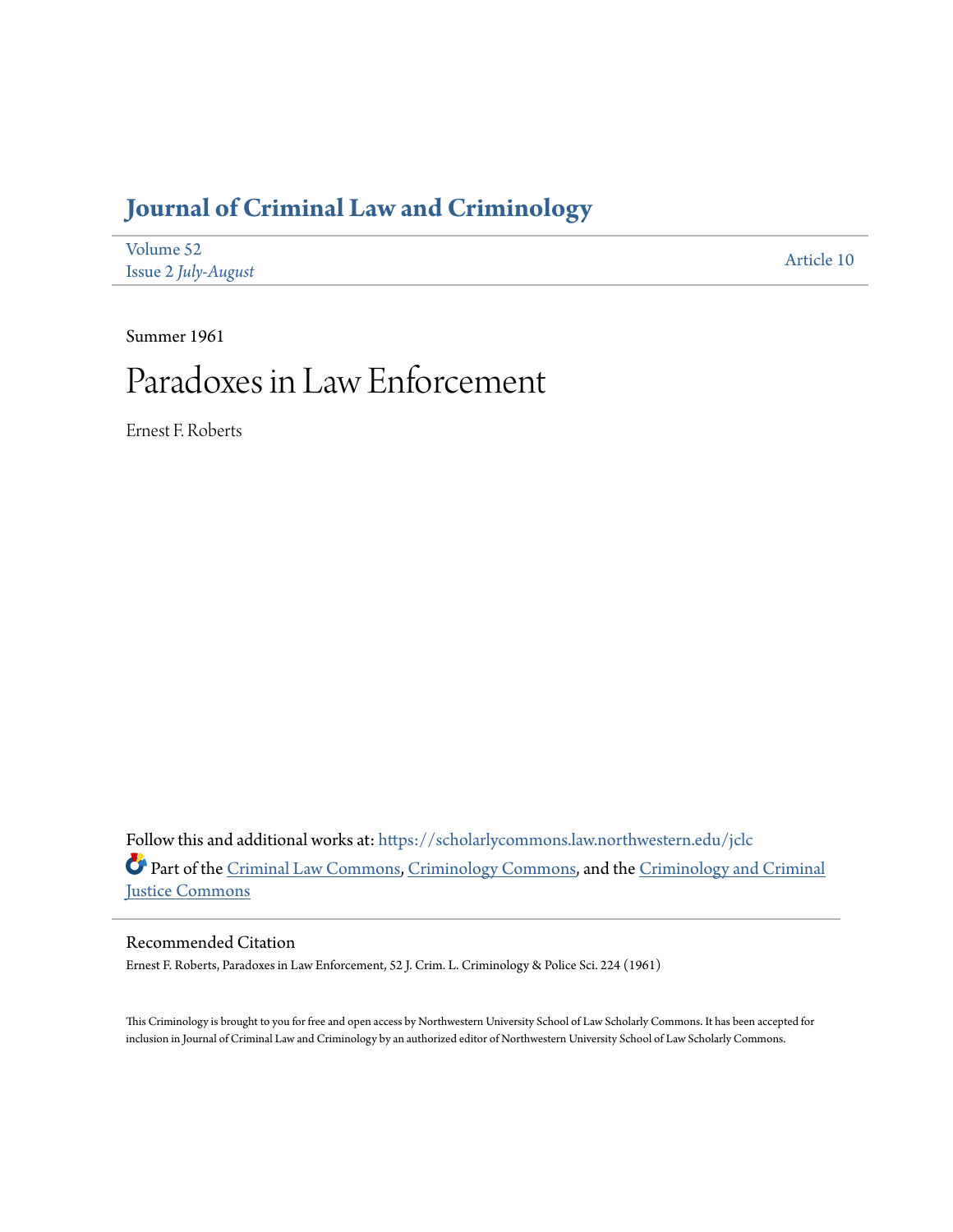### **PARADOXES IN LAW ENFORCEMENT**

#### ERNEST F. ROBERTS

Ernest F. Roberts is Professor of Law at Villanova University, Villanova, Pennsylvania. He also teaches a course on Criminal Law and Procedure in the police program at The Community College of Temple University, which program was introduced in the Fall of **1960.** This article was presented originally to the Professional Police Organization of the Delaware Valley, and because of its thought provoking quality, we are privileged in being able to present it to our readers.-EDITOR.

It is the purpose of this article to demonstrate that the modem law enforcement officer is the victim of certain paradoxes existent in modem society. These paradoxes are of such a nature that the officer is rapidly finding enforcement efforts impeded, not so much by the growth of organized crime, but by the very nature of the society in which the officer is expected to work. In order to understand properly the dilemma in which the law enforcement officer is today enmeshed, therefore, these paradoxes must be brought into the open and, at the same time, their effect upon law enforcement made dear.

It is submitted that ours is a nation of paradox, of contradiction. Police work must go on in the vortex of social, political, and economic problems, all of which remain unsolved and all of which must affect the administration of justice at the police level. A careful examination of these paradoxes is obviously in order.

**1.** The first is the paradox of private wealth and public poverty. This phrase is intended to point up the fact that in our society there exists a proliferation, a surplus if you will, of private commodities and of comfort items, and the means to buy them. Yet, while Americans live in the best of all possible worlds once they enter the portals of their own homes; outside those homes there is a pitiful inadequacy of public goods and services, such as schools, transportation, medical facilities, and *police departments* properly paid and fully staffed.

It is amazing if one stops to think about it for a moment. This nation is made up of the wealthiest individuals in the world: more people die in this country from overeating than from undernourishment. The population is *not* increasing faster than the food supply; rather, the nation goes deeper into public debt each year paying the storage costs for foods its leaders are at a loss to know what to do with! America then is a land of *private plenty.* If supply exceeds demand, Madison Avenue succeeds in creating new demands so that the economy keeps rolling along at its merry pace.

Does everyone have a TV set? Then the slick advertisements insist that a portable set for the beach is a necessary item if the listener is to maintain his social standing. Does everyone own a telephone? Already it is common knowledge that anyone who amounts to anything has a wall phone in the kitchen and a turquoise one in the bedroom.

Thus it is that the economy is kept going by multiplying private things, most of which are not really essential. The paradox is that the public tends to forget the other segment of the economynamely, the supply of public services. In most places, at least, the police forces are underpaid and undermanned, just as schools are overcrowded, public recreation areas are badly lacking, and slums are still expanding. Indeed, a Harvard economist, Professor Galbraith, has pointed up this particular paradox in rather bitter terms:

"The family which takes its mauve and cerise, air-conditioned, power-steered and powerbraked automobile out for a tour passes through cities that are badly paved, made hideous by litter, past blighted buildings, billboards, and posts for wires that should long ago have been put underground. They pass into a countryside that has been rendered largely invisible by commercial art **...** They picnic on exquisitely packaged food from a portable ice box by a polluted stream and go to spend the night at a park which is a menace to public health and morals."<sup>1</sup>

This paradox has a direct bearing on police efficiency. How good is morale going to be in a precinct in which the station house is fifty years old, when men have to take up a collection to buy a typewriter that will work so they can type reports, when a squad of thirty-four detectives must make do with one squad car, with a defective brake at that? Such a precinct existed in New York City in 1959 and was not untvpical.<sup>2</sup> Indeed, it is also a fact that in 1960 most of the two thousand detec-

**<sup>I</sup>**GALBRAIrH, THE AFFLUENT SOcIETY, 253 (1958). 2 NEw YORK TIMES **MAGAZINE,** March **1,** 1959, **1** <sup>14</sup>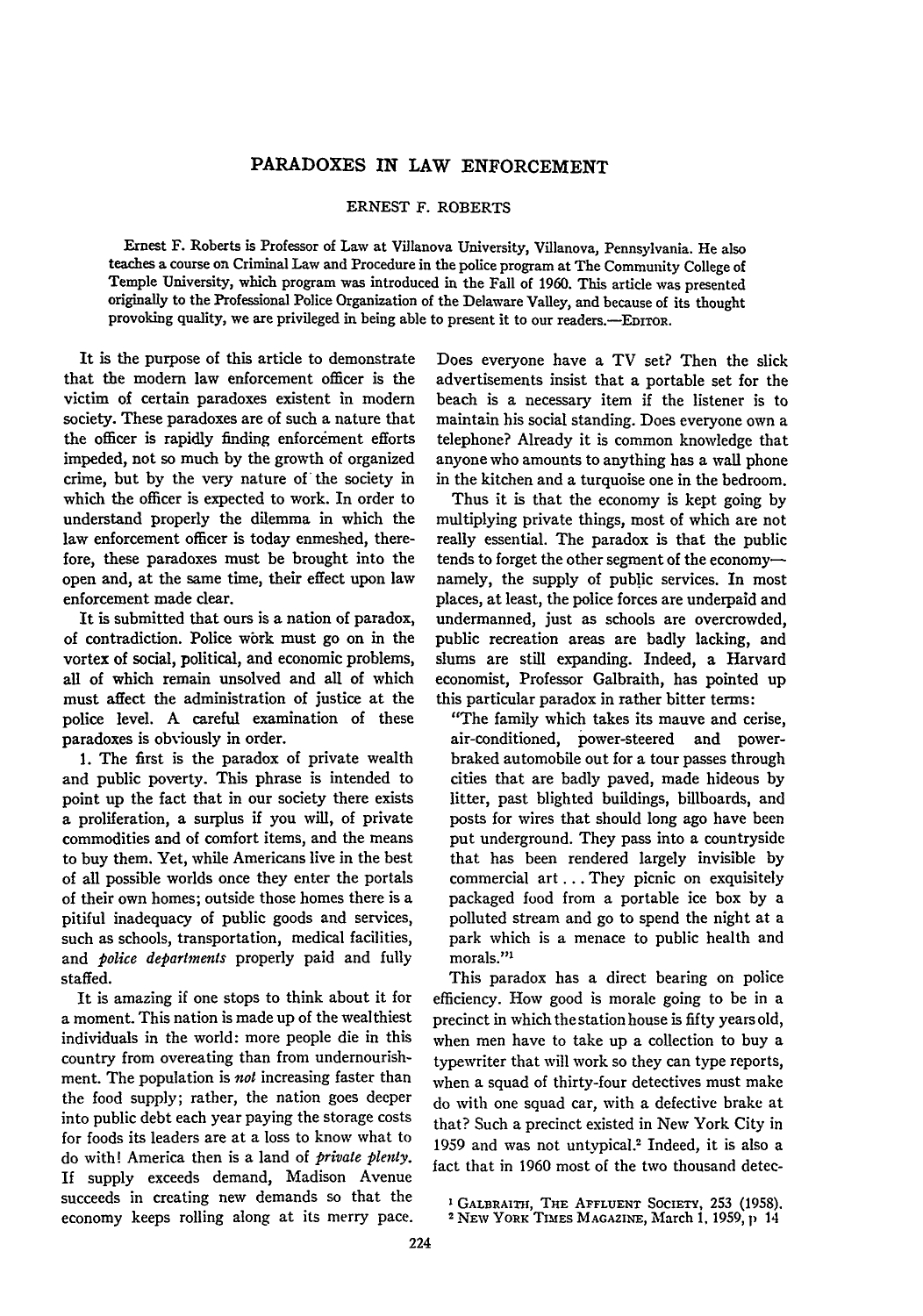tives in New York City used their own cars for police work because of a shortage of squad cars.<sup>3</sup>

2. The second paradox is that while the public is vitally concerned over social upheavals abroad, it tends to ignore a tremendous revolution going on here at home. Indeed, the social changes now going on in our larger cities dwarf the affairs in Cuba and relegate even Castro to a teapbt tempest. The boom in the suburbs, the immigrations from the South, the lack of public funds-all of these are part of the fact that every large Eastern city and its suburbs are rapidly becoming part of one vast metropolis, stretching along the Atlantic Coast from Boston to Miami. A similar phenomenon is in the making on the Pacific Coast. At the very time the middle class is moving to the suburbs, thereby creating impossible traffic problems and clogging public transportation, the cities are becoming centers of extremes--places in which reside only the very rich or the very poor. But fear not; things will get worse.

Thus, in America's cities today there are seventeen million people who live in dwellings that are beyond rehabilitation-decayed, dirty, and rat infested, without decent lighting or plumbing. It will never be possible to provide parking space in our largest cities for all the motorists who want to come to them. Moreover, the cities have become centers of crime. In New York City, for example, murders occurat therateof onea day; assaults and rapes at ninety a day; robberies, burglaries, and larcenies at nearly four hundred a day. Of the S55,000,000 worth of property lost or stolen in a year, slightly more than a third is found or recovered. More than 170,000 persons are arrested in a year-although only two out of five major crimes are solved by the police.<sup>4</sup>

3. The third paradox is that while the various state and federal governments appear to be impressive centers of power, the fact *is* that they have been impotent to solve any of these problems. While the public is constantly informed about the wonders that a few minutes a day of positive thinking will do, both major political parties have fallen under the sway of negative thinking. In order to solve the problems of the times, political action is necessary-but political action requires a cohesive majority cooperating to effect an agreed plan. The irony, however, lies in the fact that this is now a nation of warring pressure groups; each of which is powerful enough to veto ideas it considers inimical to its interests; but themselves

are unable to agree on any program of concerted activity.

Thus, David Riesman in the *Lonely Crowd* attests to the fact:

"... no class or group is in power. Small business and professional men in Congress...; military men who control defense, and, in part, foreign policy; big business managers and their lawyers **...** who **...** influence the rate of technological change; labor leaders who control worker productivity and worker votes; southern whites who have the greatest stake in southern politics...; farmers-themselves warring groups of corn men, dairymen, cotton men-who control key departments and committees. **.."** All these factions share power, but no one of them can call the tune.

4. The fourth and last paradox concerns the position of the law enforcement agencies themselves, caught as they are in the midst of this chaotic situation. While the crime rate has been increasing during this post World War II upheaval, and one constantly hears calls for the police to do something about it, the policeman finds himself caught in an impossible position.

Thus, Max Lerner has recently written in *America as a Civilization:*

"The American is not overly impressed by police authority, considering the police officer as a badly paid job-holder, not above being fixed by a bribe. The police, in turn, are assigned to dangerous and brutalizing tasks, especially in big cities where they must cope with lawless hoodlums spreading terror in the streets; and they are exposed to the temptation of petty bribery and Big Money."<sup>6</sup>

Again, Thurmon Arnold pointed out some time ago that Americans demand law by enforcement at the same time that they multiply the laws beyond the point of enforceability and themselves violate them from day to day. The law condemns book-making; yet a large percentage of the population places bets with illicit bookies, or play the numbers. In turn, the police are at once supposed to stop organized crime, but not harass the local bookie. The cop on the beat is not supposed to accept a petty bribe from this selfsame neighborhood bookie, but neither is he supposed to interfere with him. The police are supposed to enforce the law, but everybody has one exception, one "little" law, which he says the police should

**5** RIESMAN, THE LONELY CROWD, **257** (Anchor ed. 1953). 6LERNER, AMERICA **AS A** CIVILIZATION, 433 (1959).

**<sup>3</sup>** NEW YORK TIMEs, March 14, 1960.

**<sup>4</sup>** NEw YORK TIMEs MAGAZINE, March **1,** 1959, **p.** 14.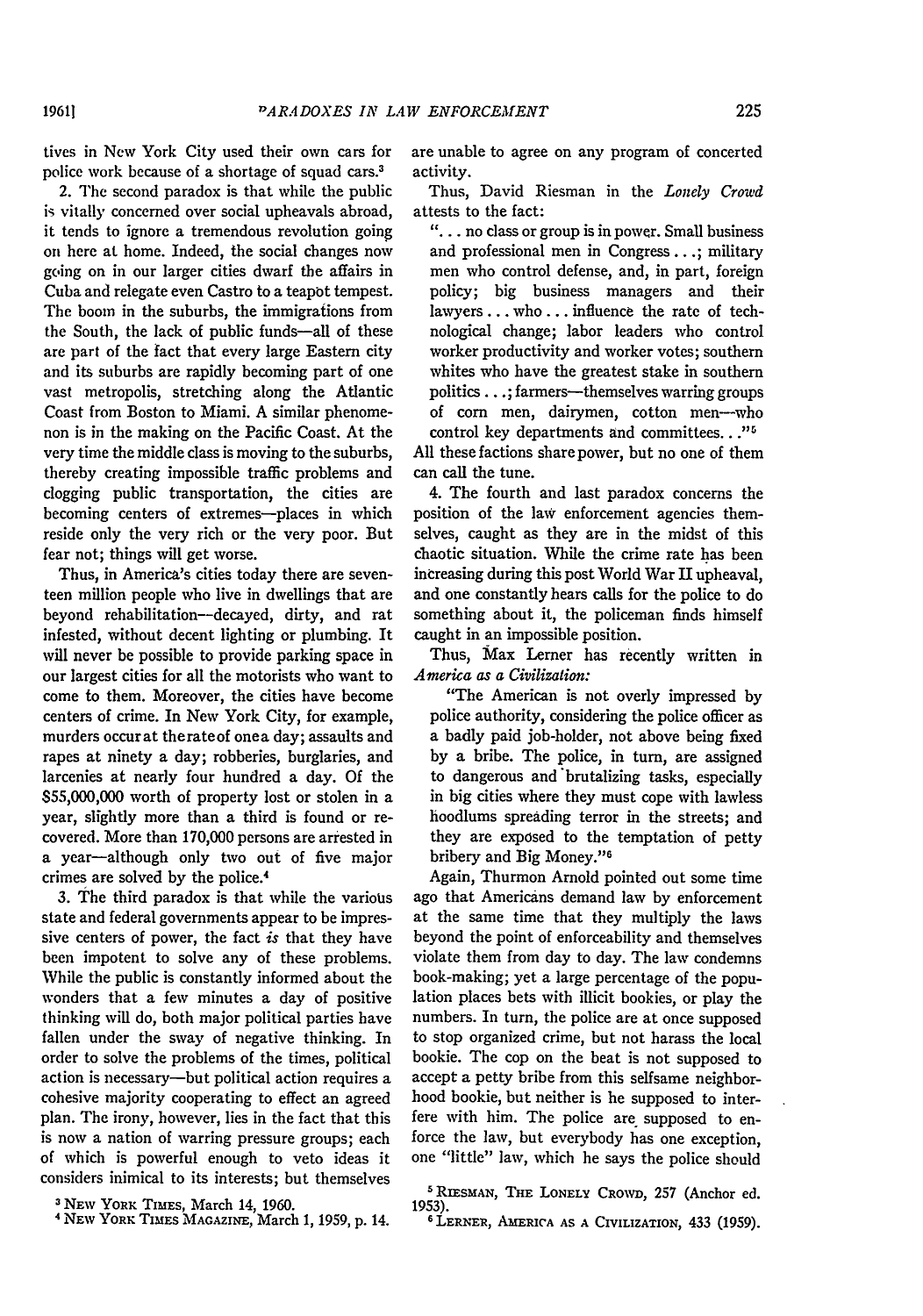ignore; this, however, amounts to 170,000 exceptions-and, ultimately, to anarchy.

#### THE **LAW** ENFORCEMENT **AGENCIES**

Thus, the ultimate paradox is that the law enforcement agencies are themselves caught in the vortex of forces they cannot control and yet, are criticized when these forces rage out of control. While juvenile crimes increase, the call goes out for the police to become "tougher" and the New York City Council tries to force the police commissioner to arm his men with nightsticks around the clock. On the other hand, if the police do happen to "work over" a hoodlum, they find themselves subjected to the wrath of the same free press, now joined by the American Civil Liberties Union, and, usually, City Hall.

Again, the nation can cheat on its income tax, can cheat on its expense accounts, can play the bookies. Charles Van Dorenis simply a symptom of the times. Inevitably, however, someone goes too far and the cry for reform is heard-but it is Van Doren who is offered up as a scapegoat, and the public goes right on cheating on its income tax and doctoring its expense accounts, sure that with the bloody sacrifice God is in heaven again and all is right with the world. In police history it is the same-politics, petty bribery, various little forces effectively shield the bookie, for example, until something goes wrong. Then, however, the police find themselves in the position of Van Doren and they, convenient scapegoat that they are, are singled out for a condemnation. But, in the case of the police, the punishment is worse. Because Van Doren was a fraud is not taken to mean that all college professors are frauds; but let a cop get caught with his hand in the till, and it only goes to confirm the idea that *all* cops are shiftless rogues at heart.

Our law enforcement agencies, therefore, are inhabitants in a society where the causes of crime are largely beyond their control. Again, the police authorities must, on the one hand, be "tough" with offenders in order, at least, to maintain crime at its current level; while, on the other hand, if they are "tough", they will be accused of gestapo-like methods. Here is the crux of the police problem: how to battle crime effectively in a society in which nothing is being done about the causes of crime while, at the same time, the society, by and large, is suspicious of any police activity.

There is a paragraph in the New York City Police Examination which aims to test an applicant's reading ability. But it does more than that; it points up this basic problem in a very succinct fashion:

"No matter how efficient a police force may be, and no matter how careful to observe civil liberties of long standing, it will always have to fight its way against an undercurrent of opposition and criticisms from some of the very elements which it is paid to serve and protect, and

to which it is, in the last analysis, responsible." Thus it is that the major problem of police officials today is the fact that they are trapped in a dilemma not of their own making., They must not let their own forces succumb to the lax morals of the community; they cannot enter into the nearly universal "fix". On the other hand, if improvements are going to be made, the most important thing that they can-do is to resirain a frustrated police force from taking out its frustrations by brutal methods. If this happens, the already skeptical attitude of the public will be confirmed and no solution will be possible. Americans are a people ruled by ideas about things, and there is already current an idea that the police today are a very serious menace to civil liberties.

For example, one of the most sympathetic treatments of juvenile delinquency in Harlem is to be found in Warren Miller's novel, *The Cool World.* Here, then, is one picture of the police that the public is getting:

"Before the cops beat him on the head Little Man used to be War Lord of the Crocodiles. Man he had heart. One time he stood up by himself against six Wolves. He got picked up by the cops and didn't have the chance to get rid of his piece. It was a zip gun he made in shop **...** when Little Man got home from the precinct he tell us. Them headbreakers. Motherin headbreakers-3 of em beaten up on me on the head all the time with their goddam fists. You give us too much trouble you little black bastard.

"Wham. Sock. Wham. **..** One in front of me. Put up my hands to protect myself. Wham they hit me from the back. Bend over they hit me from the side. 3 of em. Teach you a little lesson black boy. Murderers. This here detective sits there. He don't hit me. He just keeps wiping his shoes on my suit."7

A similar image is given the public in an article written recently by a former Supreme Court Law Clerk and recently published in *Commonweal* magazine:

"Most police now recognize that the third degree... is... unnecessary. Public opinion **7 MILLER, THE COOL** WORLD, (1959).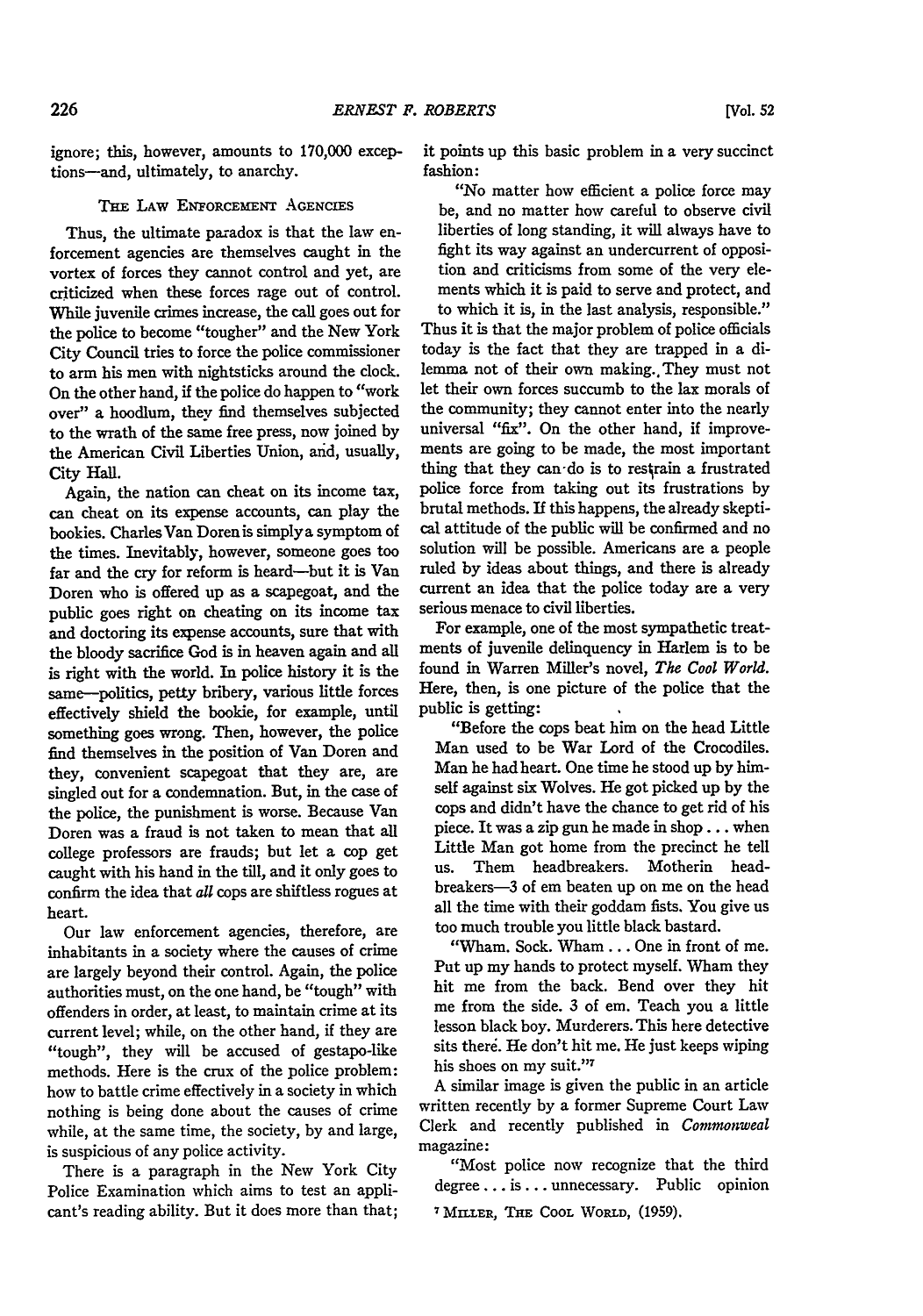is outraged. But neither courts nor public have reacted with the same force, however, when suspects have been held **by** the police in illegal detention before arraignment. One person out of **every four arrested by the Chicago police** during **1956** was held for a period in excess of seventeen hours before being booked. One in seven was held more than twenty-four hours and one in iourteen for more than thirty-six hours... Shocking as these figures may be, there is every reason to believe that they represent an understatement of the actual situation."8

#### TOWARD **A** SOLUTION

It is timely to suggest that the law enforcement agencies, caught in this web of circumstance, cannot look to anyone but themselves for help. In this situation it is certainly true that God will only help him who helps himself. Whatever reforms are needed, whatever improvement must be made, the impetus must come from the police themselves.

Since we are a people ruled **by** ideas, the only feasible solution is that the police agencies must raise themselves **by** their bootstraps to the level of a full fledged profession-one dedicated to law enforcement without regard to political by-play and resolved to respect civil liberties as the first rule of their own canon of ethics. Only **if** they achieve the stature of a profession **will** public support follow, support which will enable the law enforcement agencies to make headway toward the solution of some of these problems.

But, there is *more* to being a professional man than claiming to be one. The first criterion was suggested **by** Inspector Ashenhust of the Dallas Police: "If we analyze the professions, we know we find that a first requirement is training."<sup>9</sup>**A city** like New York has its police school, but what about the suburban areas outside of the large cities, into which most of the public is moving, a large part of which still suffer from the illusion that suburbs are polite rural areas? Just a few months ago New York State took steps directed at training its upstate forces:

"A program to end casual and haphazard training of rookie patrolmen particularly in small towns and rural areas, was made public today by Governor Rockefeller. The program, said to be the first of its kind in any state, calls for a minimum of two weeks' basic training. The program is part of a campaign... to put police work in the state on a more professional basis."10

It is obvious that similar steps mist be taken in every area. Again, if this is to be a profession, the Police Officer ought to be licensed by a State Board of Police Examiners, themselves senior members of the *profession* selected on the basis of merit and not political action. Lastly, the police must soon subscribe to a Code of Ethics, written by police and enforced by themselves. The code originally proposed by the California Police Officers' Association could serve as a model of such a canon.

In furtherance of such a program local police associations might effectively use their own areas as models to collect some much needed data on the current levels of training, salaries, and promotion. Again, they might, unofficially at first, set up some minimum requirements for local police forces to aim at. Futther, the law schools have found that if a school is at the bottom of the list in financial backing, the university will pay out some money to improve things. But if the police do not have a picture of conditions elsewhere, they do not have a guide to work with. Concomitantly, just as the law schools find it pays to bring in people from other schools to visit for a few days and look the place over, so local police forces might benefit from an evaluation through the eyes of detached outsiders by setting up a program of visits between local forces.

Again, a profession must communicate its problems directly to other influential segments in the community. The point of view of the professional policeman ought to be of interest to the bar, even to the A.C.L.U. Indeed, a day of talks around particular sorepoints, such as lengthy detention before arraignment or mass arrests, might serve as a pilot model for an effort to get the professional policeman's ideas across. But it is imperative that the police be their own spokesmen: the district attorney or the local mayor have too many other irons in the fire to represent fairly and accurately the police point of view.

#### **THE NEED FOR** ARTICULATE POLICE **SPOKESMEN**

In the process of legislating, **and** even in the judicial process of deciding cases, the lawmakers rely heavily upon articulate and well reasoned authorities in every, field. Thus; in considering the

<sup>&</sup>lt;sup>8</sup> NOLAN, In The Name of The Law, THE COMmONWEAL, Nov. 20, 1959, pp. 231-33.

<sup>9</sup>AsENHusT, The Goal: **A** Police Profession, 49 **3.** CRIM. LAW, CRIMIN., **AND** POL. **Sc. 605 (1959).**

**<sup>&#</sup>x27;ONEw** YoRx TniEs, February 6, 1960. EDIToR's **NoTE:** Also see GEORGE H. BRERETON, Importance of Training and Education in the Professionalization of Law Enforcement, 52 J. CRIM. LAW, CRIMIN. AND<br>Pol. Sc., 111-21 **(1961)**.